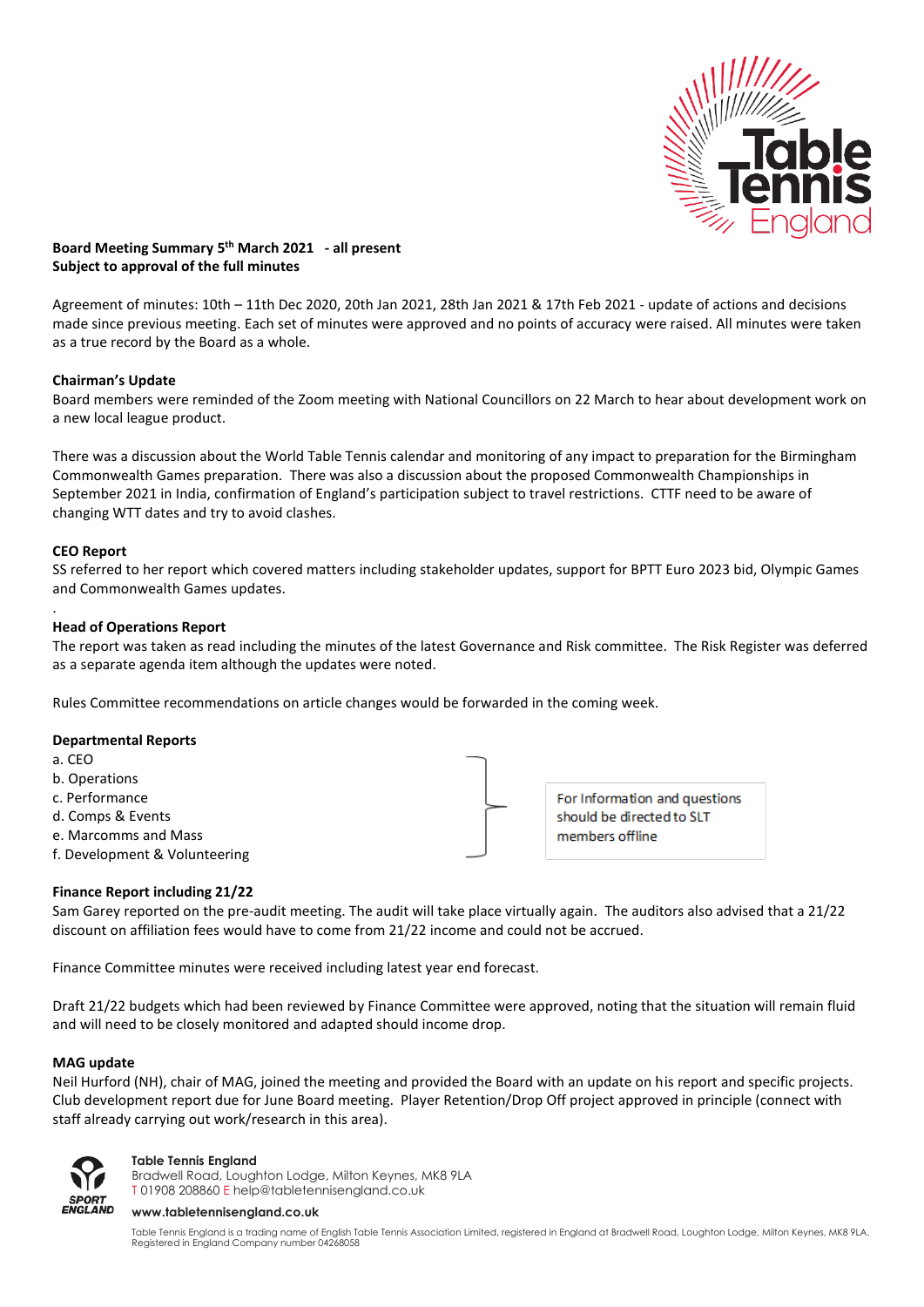

There was a brief discussion about pipeline of projects and a request that it aligns with Board agreed priorities (whilst acknowledging MAG's independence) to use resources effectively. Everyone acknowledged that the immediate priority for development should be to focus on getting clubs, leagues and members back playing safely.

MAG were asked to consider who they could help with advising the Board on accountability and transparency.

## **Finance – Affiliation Fee strategy update and associated discussion re 20/21**

The Board referred to their in-principle decision taken at the December Board meeting which had subsequently been shared with National Council and MAG. Following feedback and discussion it was agreed to proceed with a fee freeze for a further year, retaining it at £16 for adult Compete and Club Play will continue to be a free membership category for 21/22. It was also agreed not to proceed with the 3-year strategy and to take it year by year in the current climate.

After considerable discussion it was agreed to offer 20/21 Compete members a 50% discount on 21/22 Compete fee. It was agreed that the risk to the association's income was outweighed by the offering of the goodwill gesture to the membership that had provided their financial support in 20/21. A donation option will also be available should any members wish to 'top-up' to assist specific focus areas.

With the potential for competitive play from May onwards with lockdown restrictions lifting it was agreed to offer lapsed members a 15 month membership from 1 May 2021 – 31 July 2022.

#### **Risk Register**

It was agreed to defer the in-depth review of the register to the next Board meeting and in the meantime to arrange an external provider to deliver some Board training on risk management and risk appetite.

#### **TTE Strategy review**

Following deferral in mid-2020 of consideration of the Mission 2025 review due to the coronavirus pandemic, it was brought back to Board for 'next steps' discussion. It was acknowledged that the crisis from the pandemic has gone on much longer than anyone anticipated and therefore the impact and recovery would take longer to assess. It was agreed to defer for a few more months and to arrange a Board Strategy Day in late June (in person if possible). Consulting with the membership/National Council/MAG will also be discussed at that meeting.

#### **Agree Priorities / 2021/22 Operational Plan**

SS provided an update following agreement of one year investment from Sport England. The SE investment is based on a 'goals' document (draft reviewed by Board in January) which has been agreed. The Operational Plan will be development from the same template.

#### **British TT Performance Programme investment/Committee**

Simon Mills and Matthew Stanforth joined the meeting. SS presented the principles of the MOU to be signed by the Home Nations allowing for TTE to manage the 21-25 British Progression Award from UK Sport as lead nation. a British Committee/structure with Home Nation involved will be established.

### **Junior Performance Funding**

Simon Mills and Matt Stanforth presented their paper that explained the current investment principles. The paper identified how, due primarily to savings in 20/21 it would be possible to invest more into the junior performance program in 21/22 to reduce parental costs which would be a positive move post covid crisis. It was noted however that the



**Table Tennis England**

Bradwell Road, Loughton Lodge, Milton Keynes, MK8 9LA T 01908 208860 [E help@tabletennisengland.co.uk](mailto:help@tabletennisengland.co.uk)

#### **[www.tabletennisengland.co.uk](http://www.tabletennisengland.co.uk/)**

Table Tennis England is a trading name of English Table Tennis Association Limited, registered in England at Bradwell Road, Loughton Lodge, Milton Keynes, MK8 9LA. Registered in England Company number 04268058